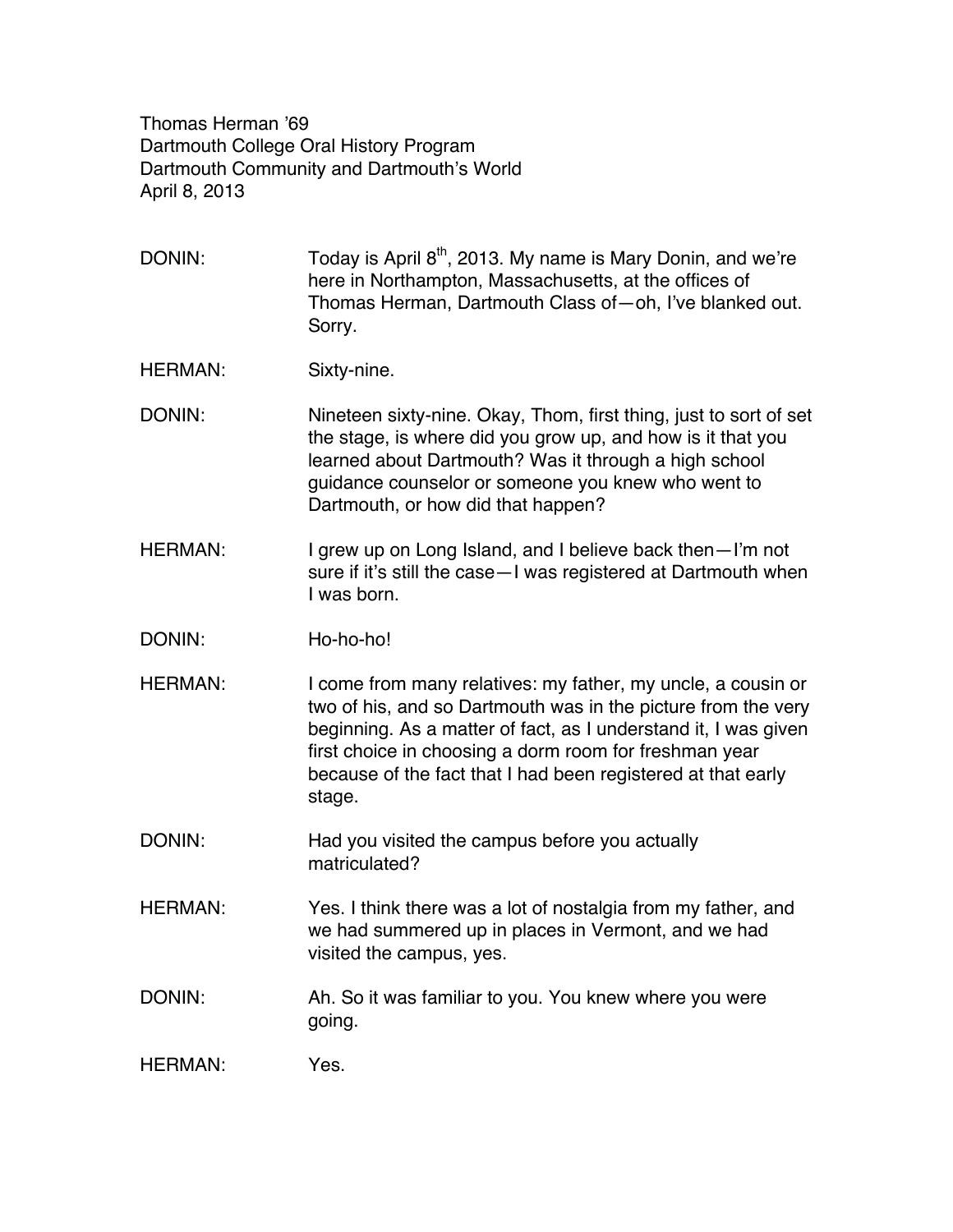- DONIN: Okay. Your parents must have been delighted.
- HERMAN: Yes. Indeed, they were.
- DONIN: Did you have siblings?
- HERMAN: I have two younger sisters, one of whom did apply to Dartmouth prior to coeducation really being in place and was not able to go.
- DONIN: Mm. So tell us what you found when you got there, when you arrived. Who was your roommate? What dorm were you in, first of all?
- HERMAN: I opted, for several reasons, which we may get into, for a single. That's what I wanted. And I had the wonderful single above the front door of Hampshire Hall.
- DONIN: Oh, New Hampshire. Okay. Yeah, right on Wheelock Street.
- HERMAN: Right next to—near the museum and then the Hop.
- DONIN: Yep, yep. Great location.
- HERMAN: I was very pleased with that location.
- DONIN: Uh-huh. So you didn't have to worry about the awkwardness of getting to know a roommate. Now, did you choose to do an Outing trip?
- HERMAN: I did not. I did not.
- DONIN: They weren't as popular back then, maybe.
- HERMAN: This is a long time ago, now, Mary [chuckles], but that's my recollection.
- DONIN: Uh-huh. And did you have an idea of what it is you were planning on majoring in when you got there?
- HERMAN: I think beginning, I thought I would be pre-med. My father was a doctor, and so following kind of in his footsteps. But that is not what transpired.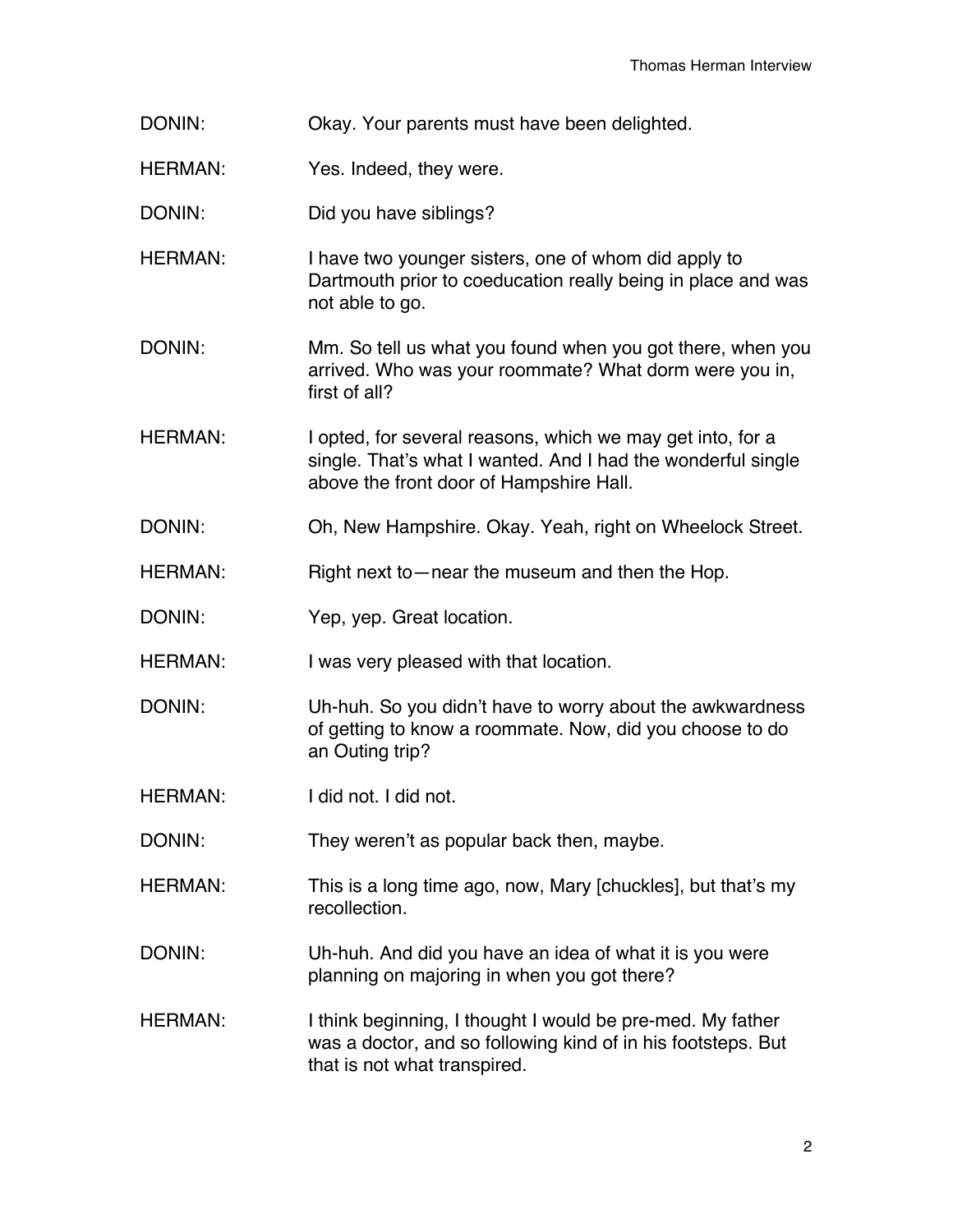- DONIN: And ultimately what was your major?
- HERMAN: I majored in French and also minored in education.
- DONIN: So how was it for you as a freshman, settling in, finding a social group and adjusting to classes and all?
- HERMAN: Well, let's just say that shortly after arriving on campus as a freshman, fraternity rush was happening—
- DONIN: Oh, yes.
- HERMAN: — for the upperclassmen, and shortly after that —I think my wording is correct—was Sink Night.
- DONIN: Oh, yes.
- HERMAN: And I had no idea that apparently there was a long-standing tradition in New Hampshire Hall called the peter meter contest.
- DONIN: Oh, my God. I've heard this story. Okay.
- HERMAN: So as a young male, not completely settled in his sexuality and at that point even having a girlfriend in a Vermont college—what I experienced was being pulled out of my room, along with the other freshmen, lined up in the hallway and asked, or told, to strip. And then, of course, as the name implies, the peter meter contest took place, with the idea that whoever won the contest had to tell a joke, and if the upperclassmen didn't like the joke—at this point, we're all standing in a mixture of beer on the floor and vomit—that we would have to clean up the mess, which, of course, we had to do. So that was pretty early on, a welcome to Dartmouth College.
- DONIN: Oh! You must have been terrified.
- HERMAN: I had no idea what was going on. It was like a very difficult, bizarre time for me. And what happened, in terms of the theme of not feeling part of—obviously, that was a beginning—feeling part of came through association with Dartmouth theater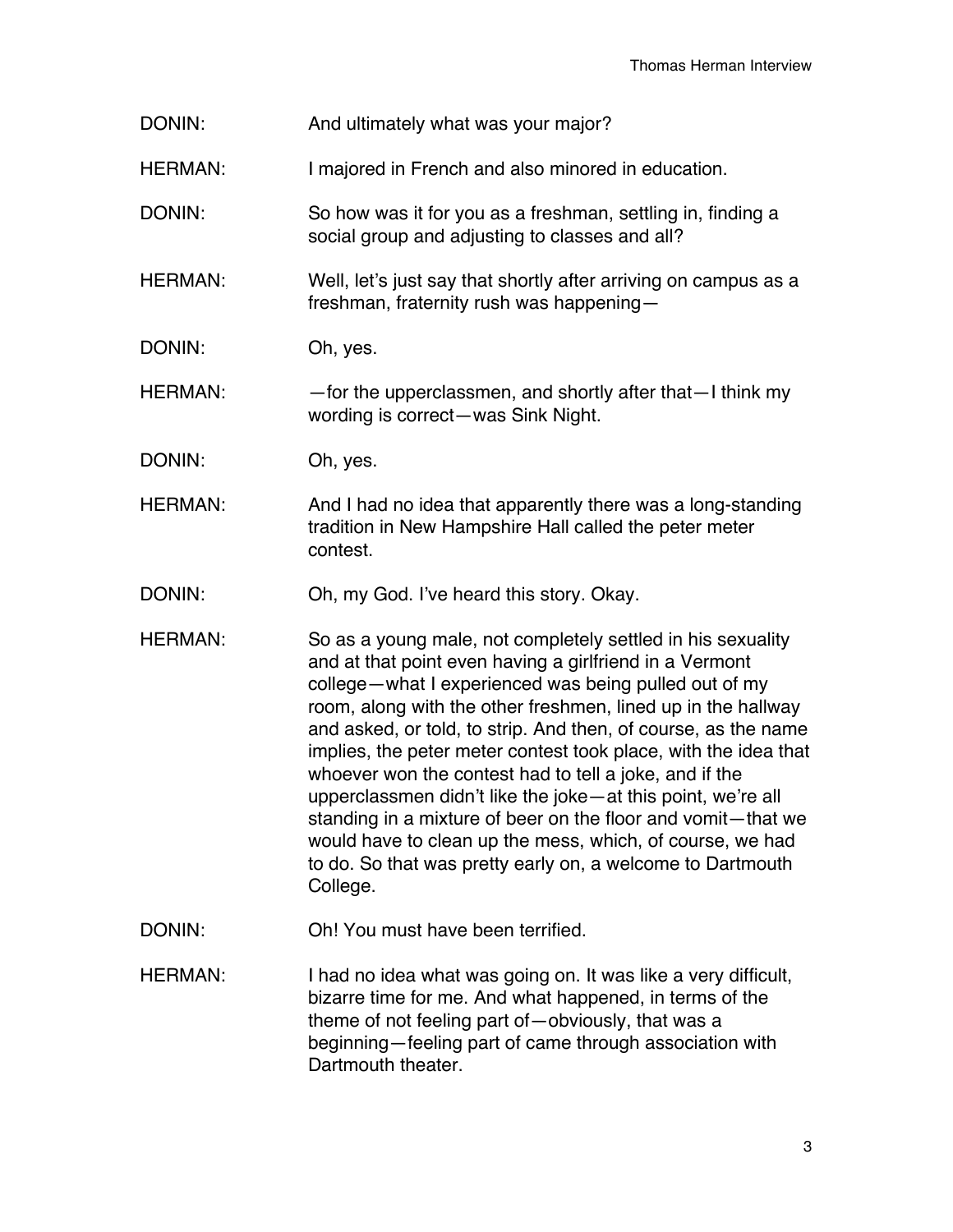## DONIN: Oh, yes.

HERMAN: Because Dartmouth theater, because we weren't, unfortunately, coeducational at that point, involved community members, women and some men and very important people to me in those days. There was a Peggy Cooperman, there was a Winnie Downsborough, there was, especially, even to this day, contact with Dottie Campion. There was a feeling within that group of beyond the college sort of. It was a community of like-minded folks who were very accepting of all of those who were participating.

> And the other thing that came along—I'm not exactly sure which year, that I thought of last night when I knew we were going to have this time together, Mary—was the Ram's Horn Coffee House.

DONIN: Oh, I've never heard of that.

HERMAN: Okay. So the Ram's Horn Coffee House was a really important experience for me in feeling part of and in teaching me a tremendous amount about volunteerism. The Ram's Horn Coffee House was situated as you're going down the hill towards Norwich, towards the Connecticut River, it was in a building on the right. And it was open in the evenings, and the staff was made up of college professors and administrators and secretaries and students and community members who would volunteer once a week, and there would be a community life for those staff members a half hour or 45 minutes before we would open, because the idea at that point—I remember Dean [Thaddeus] Seymour was at one point on the staff I was on.

> The idea was that we would open the doors, and of course we would serve hot chocolate and banana bread and cider and coffee but that we would be available to, in a sense, do a ministry, although it was nondenominational. We would be available to talk with students, mostly, who would come in, who were lonely or needed someone to talk to or needed a place to be. And it taught me a lot about the idea that, you know, just because it's volunteer and you're not being paid, it's a commitment and what does that commitment mean, and can you keep that commitment, and what it's like to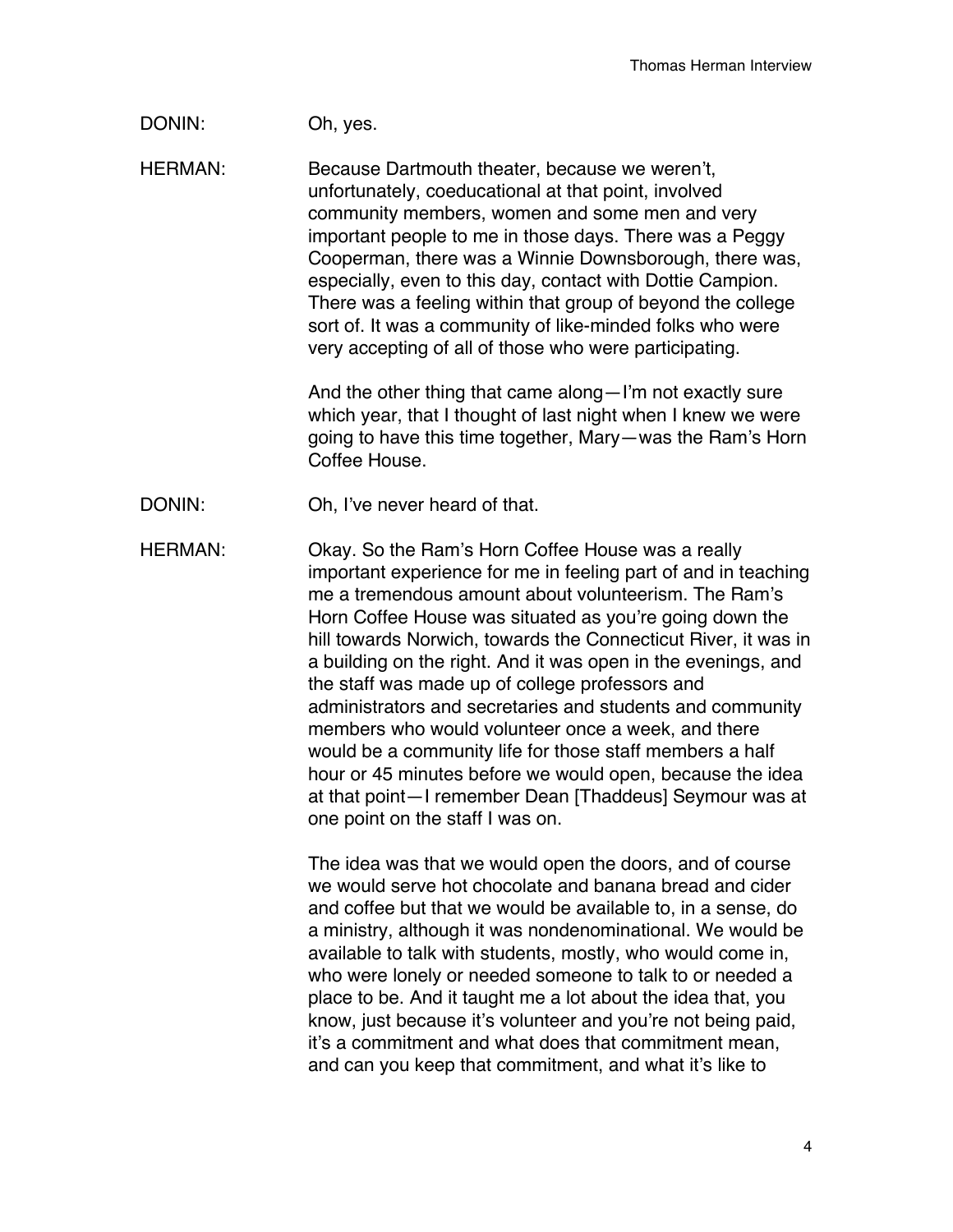support each other, to then be available to the larger community.

So the community of the Dartmouth Players and the community of the Ram's Horn Coffee House—these were the things that I remember most about the college years that were supportive, helpful and made me feel part of something greater than myself.

- DONIN: And it sounds like it gave you some relief from that sort of hyper-masculine pressure that was around you in the dorm and in the Greek life.
- HERMAN: Well, as you know, I went from that experience to—I can't remember. Can you, from the articles? Was it my sophomore year that this began or my freshman year? I'm not remembering.
- DONIN: This event gets written about in *The D*—it is 1967, so that would be sophomore, right?
- HERMAN: You see, the first—I'll talk about it this way, and maybe you can fill in the dates, but the first year of the event, what I remember was it was fall, it was football season. I wasn't going to be a football player, and traditionally, with no women on campus, people who were part of the Dartmouth Players were recruited or thought to be the potential cheerleaders. So I thought, *Here I am. The whole campus is—the spirit of the fall is about football. I*'*ll try out and see if I can become a Dartmouth cheerleader.* And I did, and I was.

And at that point in time, as the pictures will show from *The Dartmouth*, I had sideburns. And I was very excited, but the guy who was the head of athletics at that time didn't like the fact that I had sideburns. The quote back then was, "If he's out there in the green and white, there's no reason why he should look any different from anyone else." But because of a technicality, there was no coach of the cheerleading squad. They couldn't get rid of me, or he couldn't get rid of me that first year.

And then the second year came, he appointed a coach, and they were able to get rid of me on that technicality that the coach, I guess, could do it. I did have some wonderful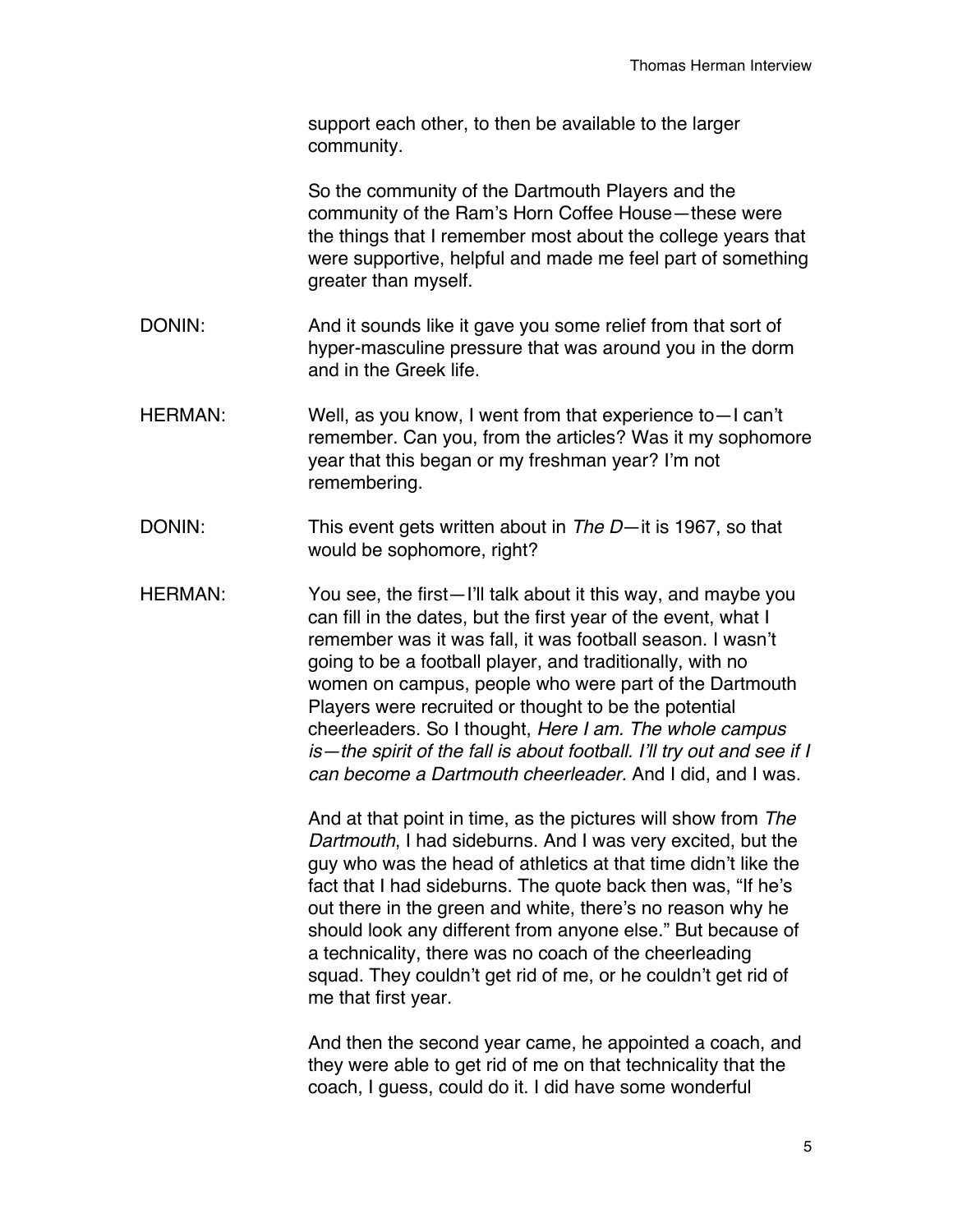support from fraternity members of mine. I was in what was DU and became Foley House. But there were some really difficult times for me: people threatening to come in at night and shave my sideburns while I was asleep or—you know, it was a very controversial issue that took up a lot of psychic space for me during those years. So that's my recollection. I mean, I did a whole season of cheering, going around to the different football games and being part of the squad and then, come the following year, I was dismissed.

- DONIN: Well, the irony of it is that you had—I mean, if these articles are to be believed, you had a fair amount of support from your cheer team members,—
- HERMAN: Yes.
- DONIN: —who said you were one of the leaders, you were one of the best, and also that you were totally appropriately dressed. You know, Seaver Peters, who then was the brand-new athletic director, said you needed to look like a Dartmouth man, and that meant no sideburns, when in fact you *did* look like a Dartmouth man. And you had a lot of support and push-back to Peters, it sounds like, from your teammates.
- HERMAN: Yes.
- DONIN: But they were stuck in this sort of administrative problem with the fact that there was no coach to enforce any of these—well, there were no rules to enforce because there was no coach to make the rules.
- HERMAN: Exactly.
- DONIN: So this sort of thrust you into this uncomfortable role that you didn't bargain for.
- HERMAN: Exactly.
- DONIN: All you wanted to do was be one of the cheerleaders.
- HERMAN: Exactly. But it was my first experience, and although very difficulty and still there's some remnants of it within me that gave me an experience of standing up for what I believed was right and finding my voice at the ripe old age of 18 or 19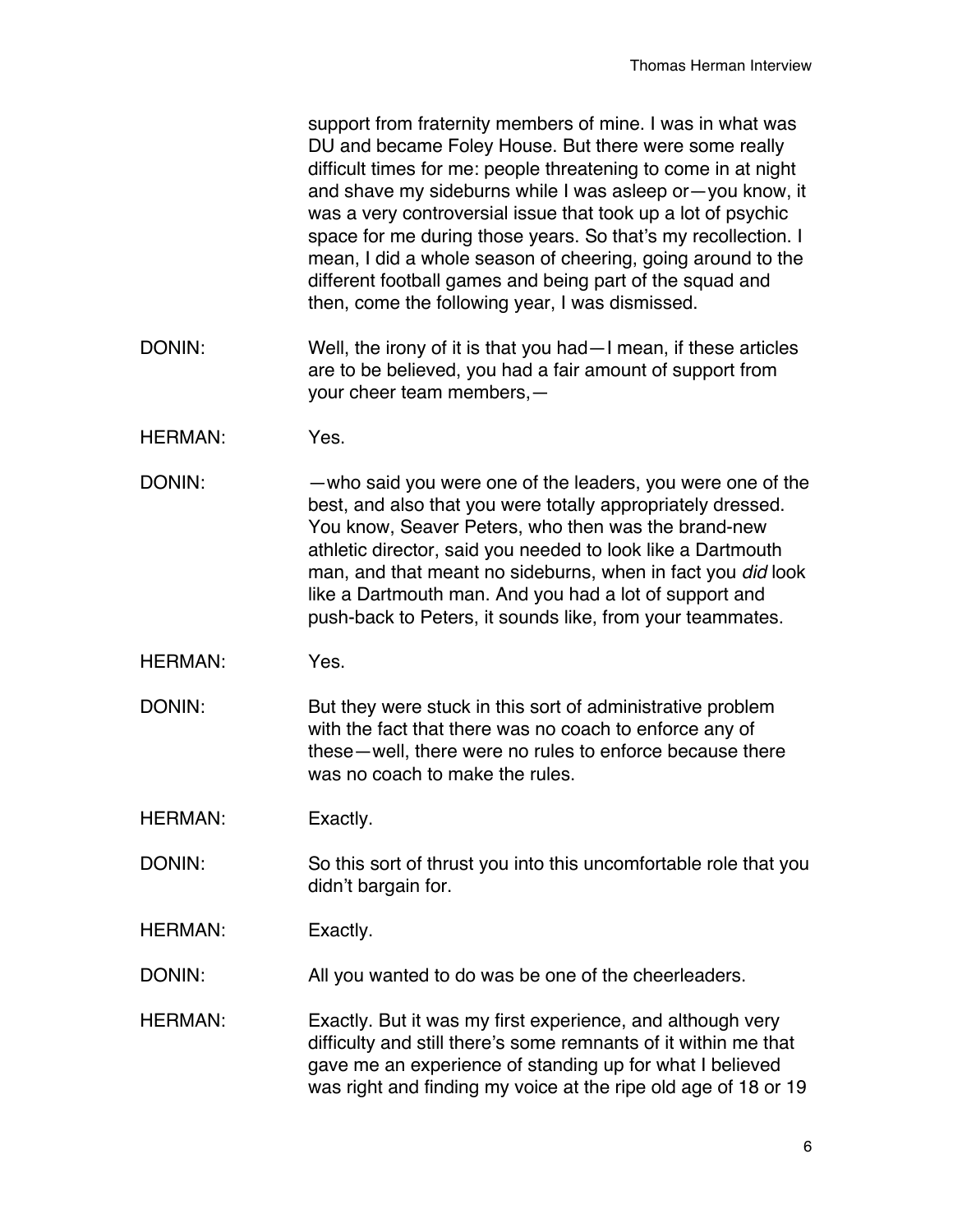or whatever I was back then, so I'm grateful for that, you know? I sometimes chuckle about the granite in our brains.

## DONIN: [Laughs.]

HERMAN: And so, you know, this was a very important part. I mean, here I was, finding out who I was within my sexuality as a gay man, and I wasn't even dealing with that; I was simply dealing about the fact that I had sideburns that might have been a half inch or an inch longer than somebody else's, or something like that.

- DONIN: Right, right. And, you know, I think of the '60s—I realize you were there sort of in the middle, started there in the middle of the '60s, but I think of the ʻ60s with, you know, shaggy hair down to the shoulders and Afros for those who could grow Afros, and the notion that someone would have a problem with the length of your sideburns was just—
- HERMAN: But, Mary—and I say this a little bit facetiously and a little bit bitterly—this was Dartmouth.
- DONIN: Yeah.
- HERMAN: Dartmouth was not ahead of its time.
- DONIN: No. For sure.

HERMAN: Dartmouth wasn't the first to institute coeducation.

- DONIN: [Chuckles.] You're right. And so you got caught in that.
- HERMAN: I did.

DONIN: So let's back up for a minute. So you talked about having to endure the peter meter measure, but that wasn't enough to put you off the whole notion of joining a fraternity.

HERMAN: No. I'll tell you what I did do, which I'm now recalling as we sit together, is I never lived on campus after that.

DONIN: Really!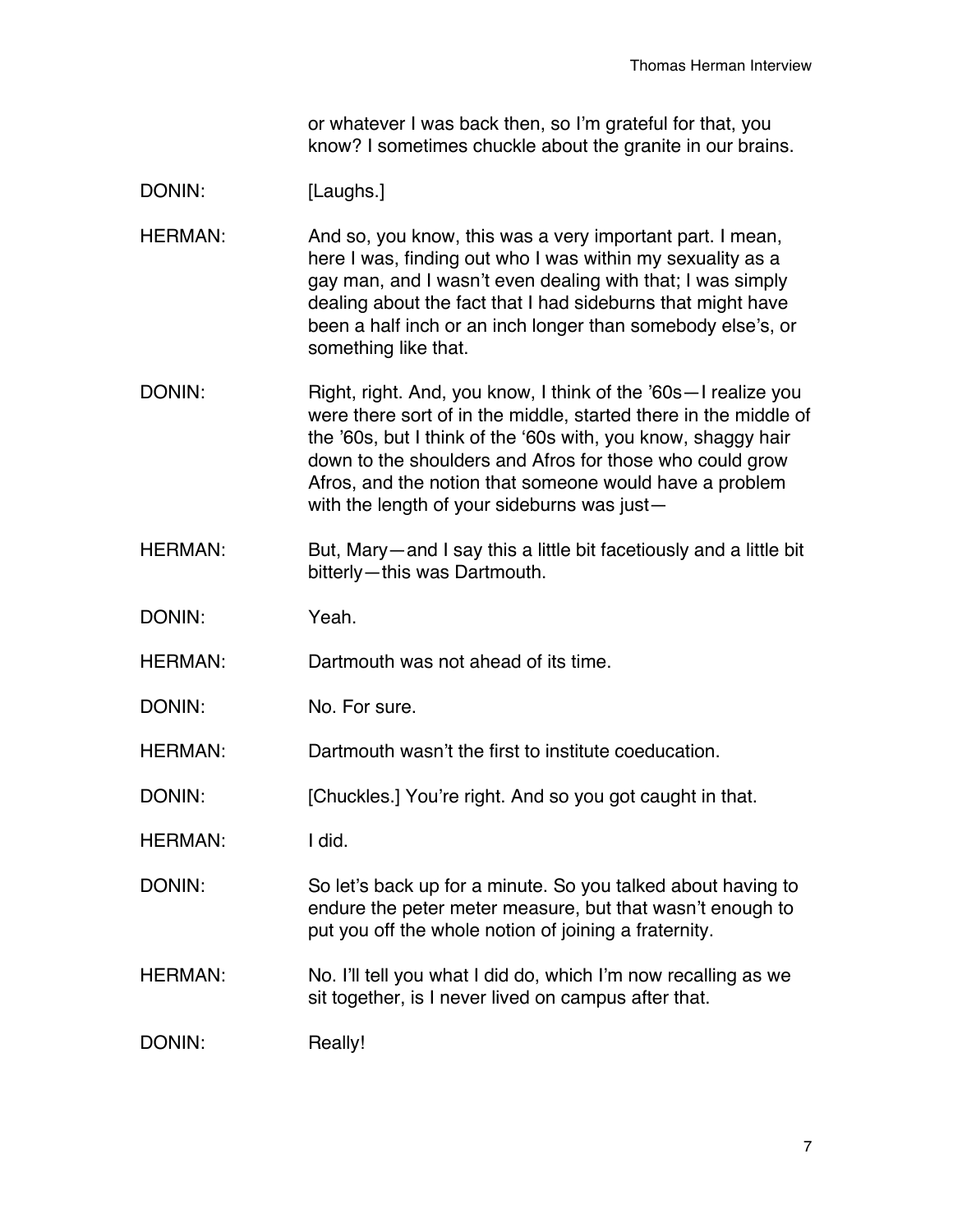- HERMAN: You had to live on campus for freshman year. Every year after that, because of that experience, I was off campus.
- DONIN: Oh!
- HERMAN: Yeah. Well, it was the thing to do back then—(I'm now talking about the fraternity)—if you wanted to have any kind of a social life. And so luckily for me, with some very wonderful fraternity brothers, I found a place that felt comfortable to me.
- DONIN: It was DU at that time, or was it Foley House?
- HERMAN: It was right in that transition, I think.
- DONIN: Changing, yeah. And Foley House still has that reputation.
- HERMAN: Does it? I'm glad to hear that. Obviously, they're co-ed now, but they do wonderful things like, you know, have meals together on a weekly basis, and it sounds fairly civilized as Greek life goes,—
- HERMAN: [Laughs.]

DONIN: —compared to some of the other houses.

- HERMAN: Right.
- DONIN: So you decided you'd move off campus. That was so you could feel safe,—

HERMAN: Yes.

- DONIN: —away from the attacks that you were—or threats, I guess we should call them.
- HERMAN: I rented rooms in people's homes, mostly. Yeah, there were some benefits. By the time I was a sophomore, I was allowed to have a car, and I also could have dogs, which I had.

You know, the people who were the most supportive to me, other than the Players, as I said, and the community around the Ram's Horn Coffee House, people like Mary Blodgett,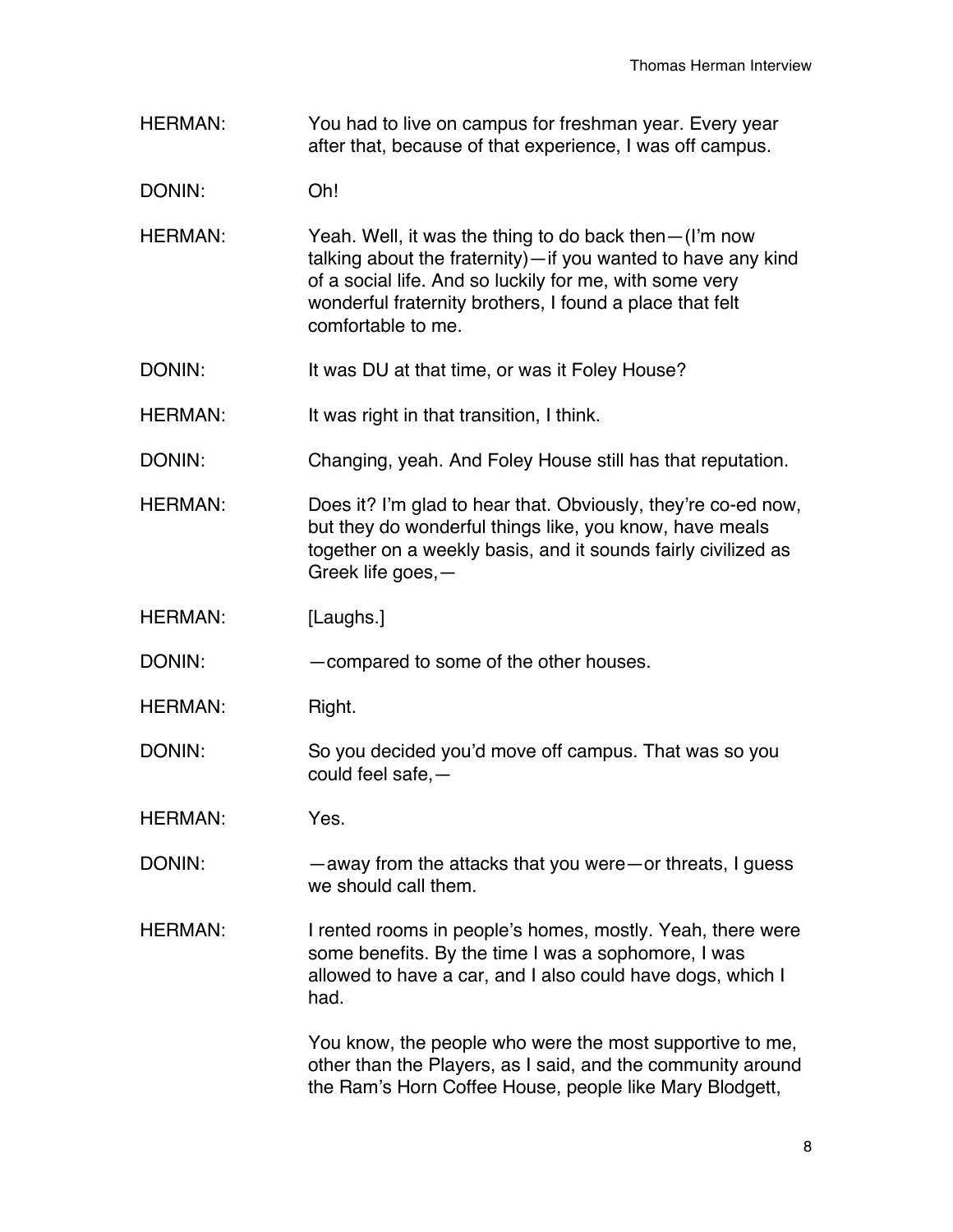who had the horse farm just outside of town—she's still around in Hanover, and her mother was Gracie Guyer, who was the costume person for many years with Players, and that's how I met Mary. And Mary and her family—her two sons and two daughters—became very important people in my life. As a matter of fact, I at one point was teaching her youngest daughter ʻcause I became—junior and senior year, there was a shortage of teachers in Hanover, and so I was hired as a full-time teacher in the local school system, in the fourth, fifth and sixth grade, teaching French and drama.

- DONIN: Oh! This was at Richmond Middle School.
- HERMAN: Well, you know, I was trying to yes, it was Richmond Middle School. The Ray School hadn't been built at that point. So, yes, that's exactly where it was.
- DONIN: Uh-huh. How unusual!
- HERMAN: It *was* unusual because it was with John Rassias, who, on several different levels—I think the reason I graduated was because of the combination of John Rassias and who he is as a human being and was for me, and the support of Mary Blodgett and her family. I think the reason that I majored in French was because for me, in my experience, I saw a man walk into a classroom full of life and love and energy and excitement and passion for what he was sharing, and that was an amazing thing for me to experience.

Those years were pretty tough years, you know, Mary. Those were the years of the lottery and the draft and being fingerprinted and not knowing what was gonna happen with Vietnam and all of that stuff. And I was not making it personally academically, a lot, I think, because of the trauma of what was going on for me, and so my dreams at that point of being pre-med went out the window because of the level of my grades that I received. But with the support of John and Mary—(interesting that it's John and Mary! [Laughs.]—

- DONIN: Uh-huh. [Chuckles.]
- HERMAN: And Mary, of course, being also—not Mary Blodgett, but also Mary Rassias, and opening their home and their hearts to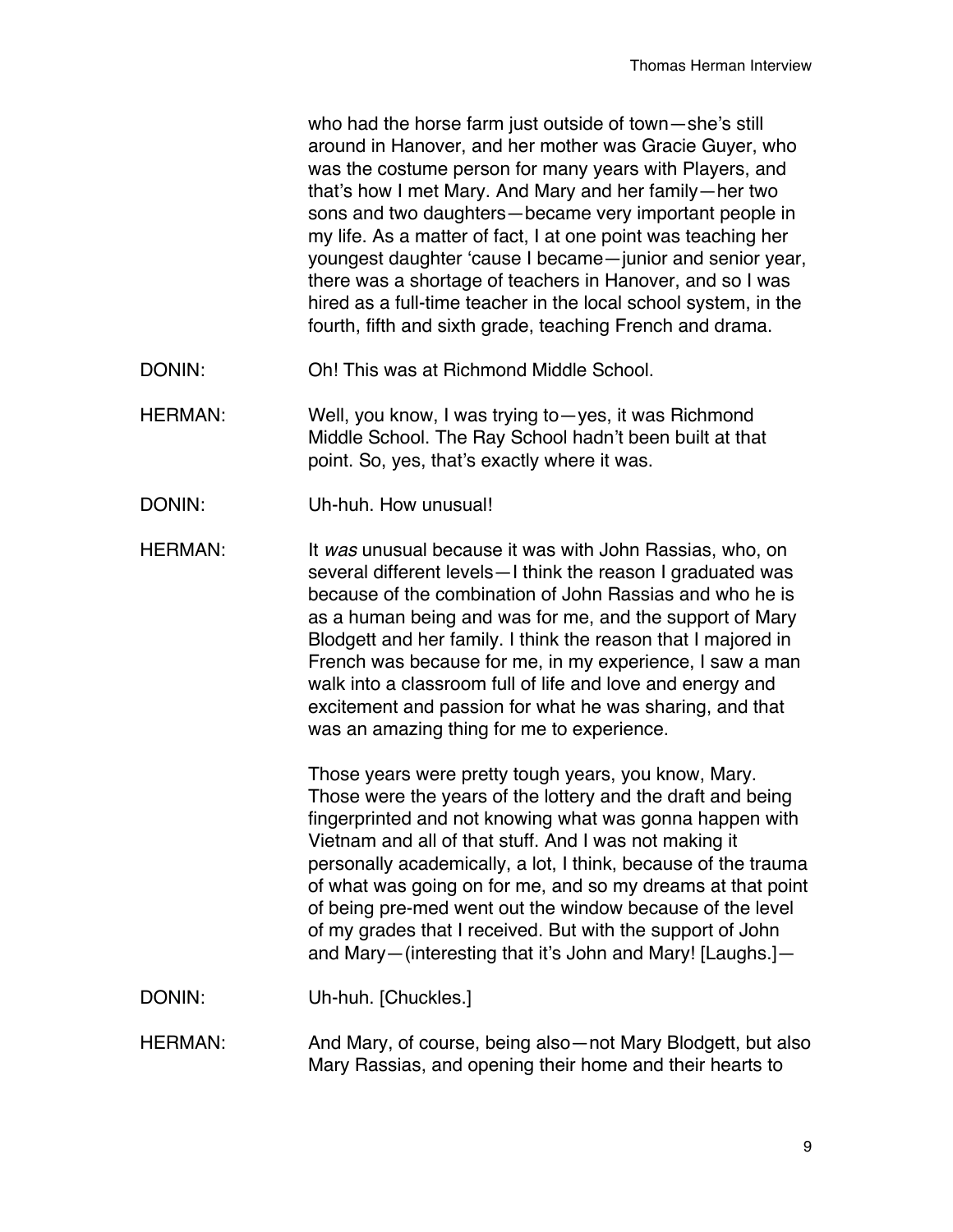me, I was able to graduate pretty much by the skin of my teeth and go on to create a life beyond Dartmouth.

- DONIN: Well, and the pressure to stay in school was tremendous during those years.
- HERMAN: Tremendous pressure, yeah.
- DONIN: Because of, as you say, the war.
- HERMAN: Yup.
- DONIN: DONIN: Did you get involved in the politics of the antiwar movement while you were there?
- HERMAN: Not so much. I mean, I was aware of people who were involved with SDS, and there were some—was it the Wooden Shoe?
- DONIN: Yes.
- HERMAN: There was a commune.
- DONIN: Out in Canaan.
- HERMAN: In Canaan. That's right. Tangentially for me, not directly. I think I was having my own war with what was going on inside—[Laughs.]—
- DONIN: Personally.
- HERMAN: — my personal life or my life at Dartmouth as a student, yeah.
- DONIN: Were you able to have a group of friends who were supporting you in your search for who you were, so to speak? I mean, were you able to share your sort of sexuality search with anyone there?
- HERMAN: You know, I'll tell you a quick story. I think the quick answer is not really, but I did have the feeling with the Players and with the Ram's Horn that none of that really mattered, and that was supportive.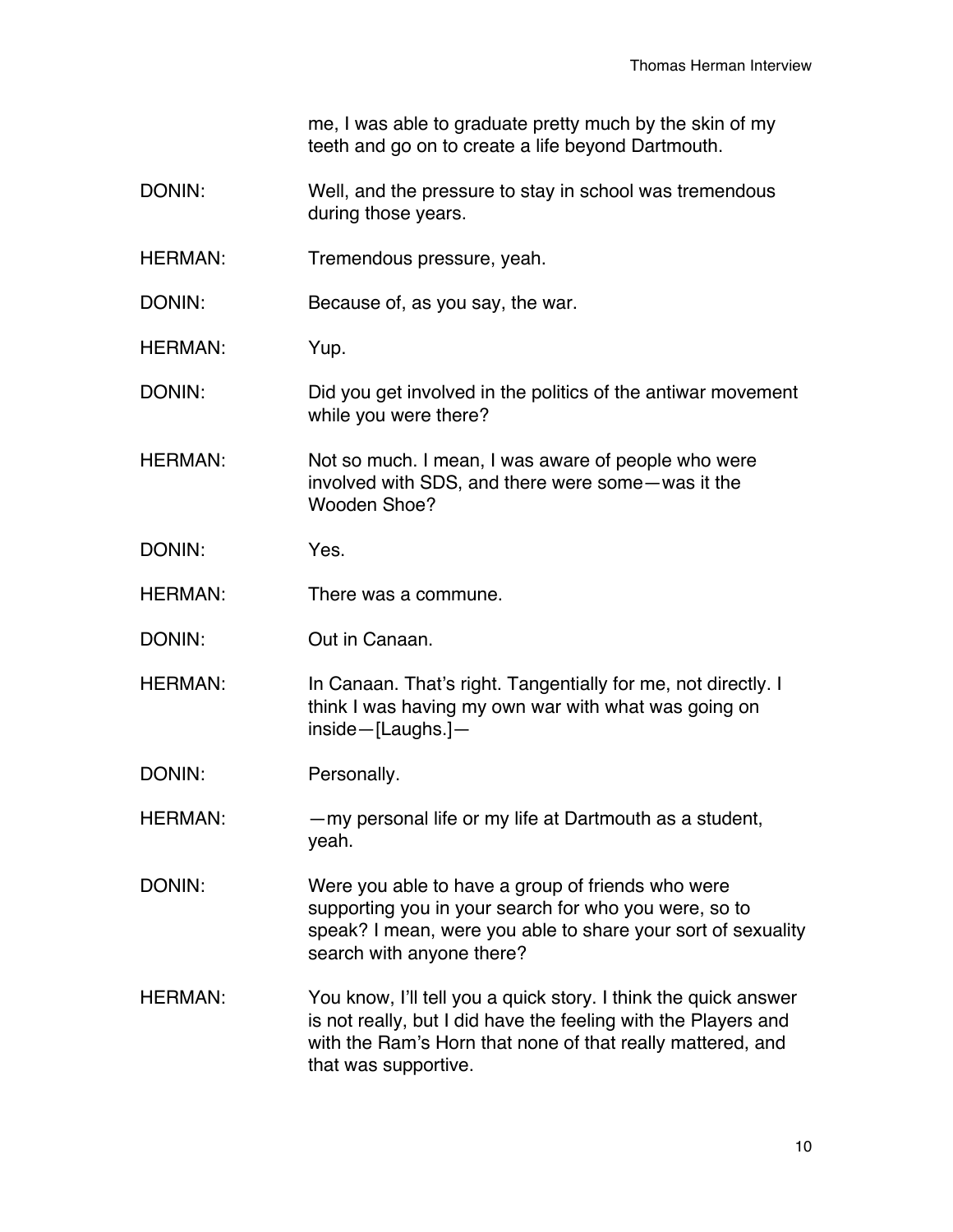But I also will tell you a story that I remember going to Dick's House when I wanted to deal with my sexuality, and I can't remember the name of the doctor there, and I said to him something like, "I'm pretty sure I'm attracted to men." And he was wonderful with me. He said something like, "Well, the walls didn't fall down" or something like that.

DONIN: [Chuckles.]

HERMAN: But then a story I will never forget is he referred me to a psychiatrist at Mary Hitchcock, which was, of course, right there in Hanover. Her name was Katherine Swift. Now, what I recall is that she gave me a little box with a batteryoperated thing in it, and I was supposed to shock myself any time I thought of being attracted to men. So that's how far that support went for me.

- DONIN: Oh! Well, how ironic that this doctor was so supportive but sent you to this person. Unbelievable. They were still doing that kind of stuff in the late 1960s?
- HERMAN: It had to be '67, '68, yeah.

DONIN: Well, that wasn't much help, obviously.

HERMAN: [Laughs.]

DONIN: Oh! That's horrendous! So you didn't—there was not-

HERMAN: I wasn't really out. If anybody asked me or there were appropriate moments, I would share. And I wasn't hiding. But there was just not much of an opportunity. It was a very alcoholic campus, as I remember it back then, a tremendous amount of alcohol. Drugs were beginning to be on the campus in the way of LSD and marijuana. It was very difficult times, I think because of the war, and there wasn't much in the way of safety around any kind of coming out. I don't even remember any professors. I mean, there were rumors of certain professors who were most likely gay, but I don't recall anybody being out that I was aware of that could have been any kind of a model for me at all.

DONIN: What was your social life?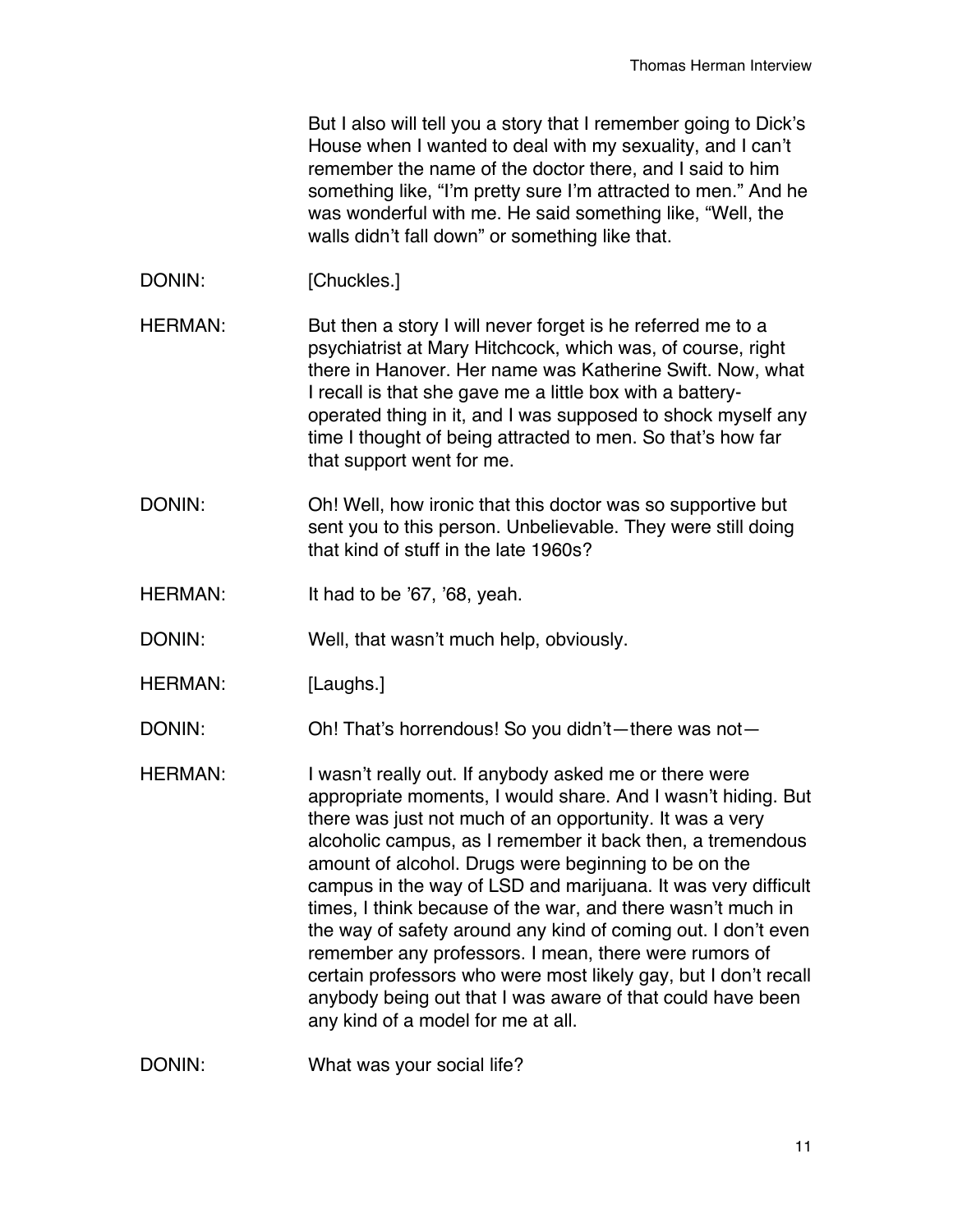HERMAN: Well, as I said, when I started I had a girlfriend, who was at college of—Vermont College, and so that kind of went on. The Dartmouth Players had parties, and I was invited or part of those. They were off campus, in people's homes. That's what I recall, mostly.

DONIN: Did you have any classmates that you were close to?

HERMAN: There were some classmates I was close to, yeah.

DONIN: In the Players?

HERMAN: Yes. There actually was a classmate—I don't think I ever came out to him during that time, but he and I actually had been at summer camp together prior to Dartmouth. Then there were two classmates who had been in my high school with me,—

DONIN: Oh.

HERMAN: —who were there. So there were some folks that I knew. The gentleman who had been in summer camp with me and then actually was in Foley House as well.

DONIN: Oh, great.

HERMAN: And I saw him at the most recent reunion I went to, the only reunion I'd ever gone to, three or four years ago.

DONIN: So it must have been lonely for you.

HERMAN: Absolutely. That's why the Ram's Horn appealed to me, and the Players. It was an incredibly lonely time. And scary, as you said, because if you dropped out of school, which I might have been inclined to do, given all that was going on, you were pretty well assured you'd be drafted.

DONIN: Yeah. Horrendous pressure.

So the Ram's Horn sounds like it would almost be something that would be under the umbrella of the—was the Tucker Foundation in existence when you were there?

HERMAN: I'm not sure, but I think—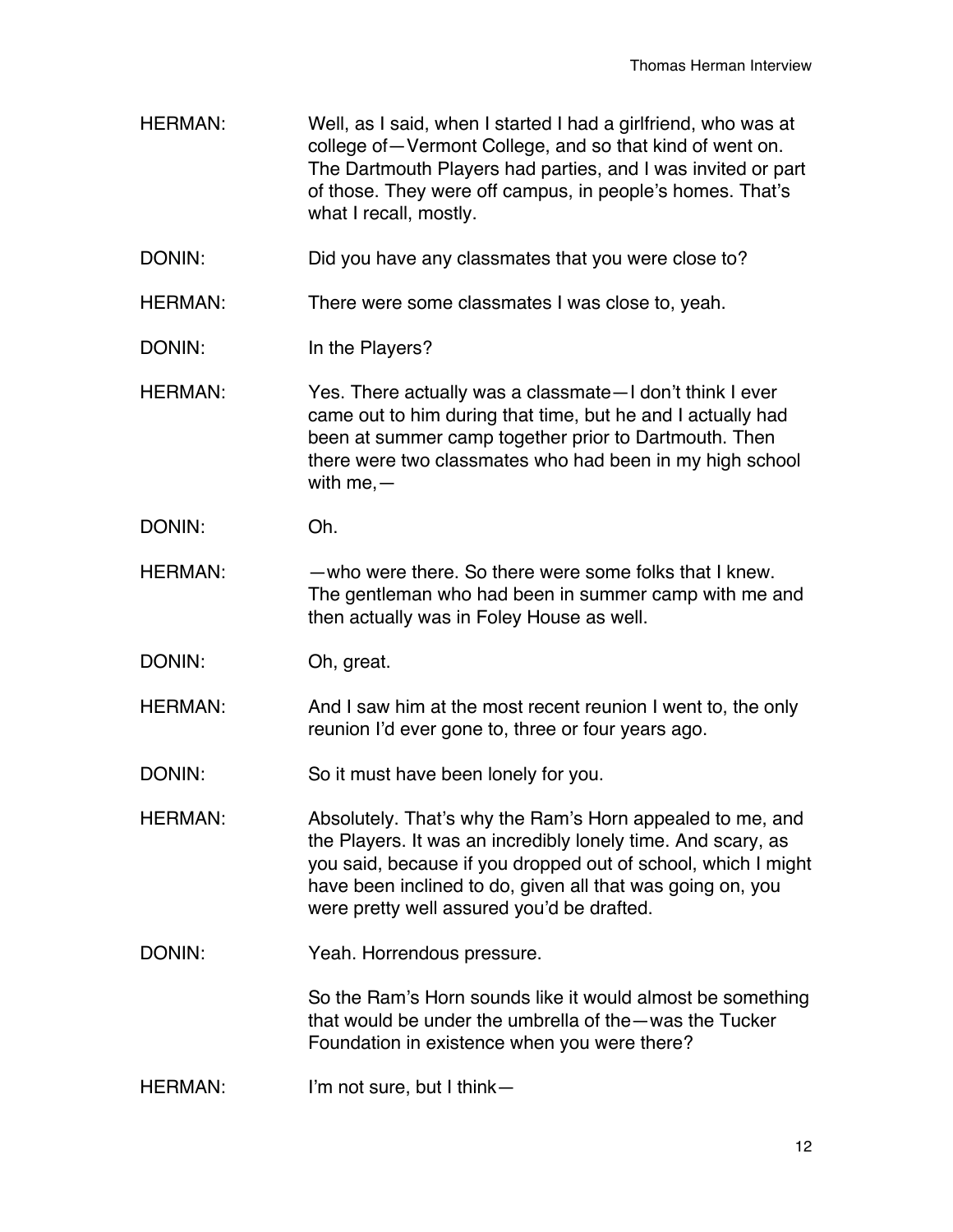- DONIN: Or the Dartmouth Christian Union?
- HERMAN: Yeah, there may have been some outreach. I remember a wonderful man, and I actually ran into him about 15 years ago, Harvey Pinion. He was a minister in one of the local churches, I think. And somehow he and they were somehow involved with I think this outreach of the Ram's Horn, but you might do some research.
- DONIN: Uh-huh. I have to look into that.
- HERMAN: My memory is not so good.
- DONIN: Your memory is amazing. Are you kidding? It was a long time ago.

So if you had to describe who your community was at Dartmouth to start out with and how it evolved and what you ended up with as a community four years later, how would you describe it?

- HERMAN: I say to people that I really don't feel like I went to Dartmouth. I feel like I went to Hanover—
- DONIN: Yeah.
- HERMAN: —and that the Hanover community, the folks that I met and worked with, welcomed me and extended their homes and hearts to me and that what was at the Dartmouth community was solely, for me, around John Rassias and his family.
- DONIN: That's pretty sad. And that's the case all the way through.
- HERMAN: All the way through, yeah.
- DONIN: So was it with a sense of relief that you graduated and got away from there?
- HERMAN: Couldn't wait.

DONIN: Wow.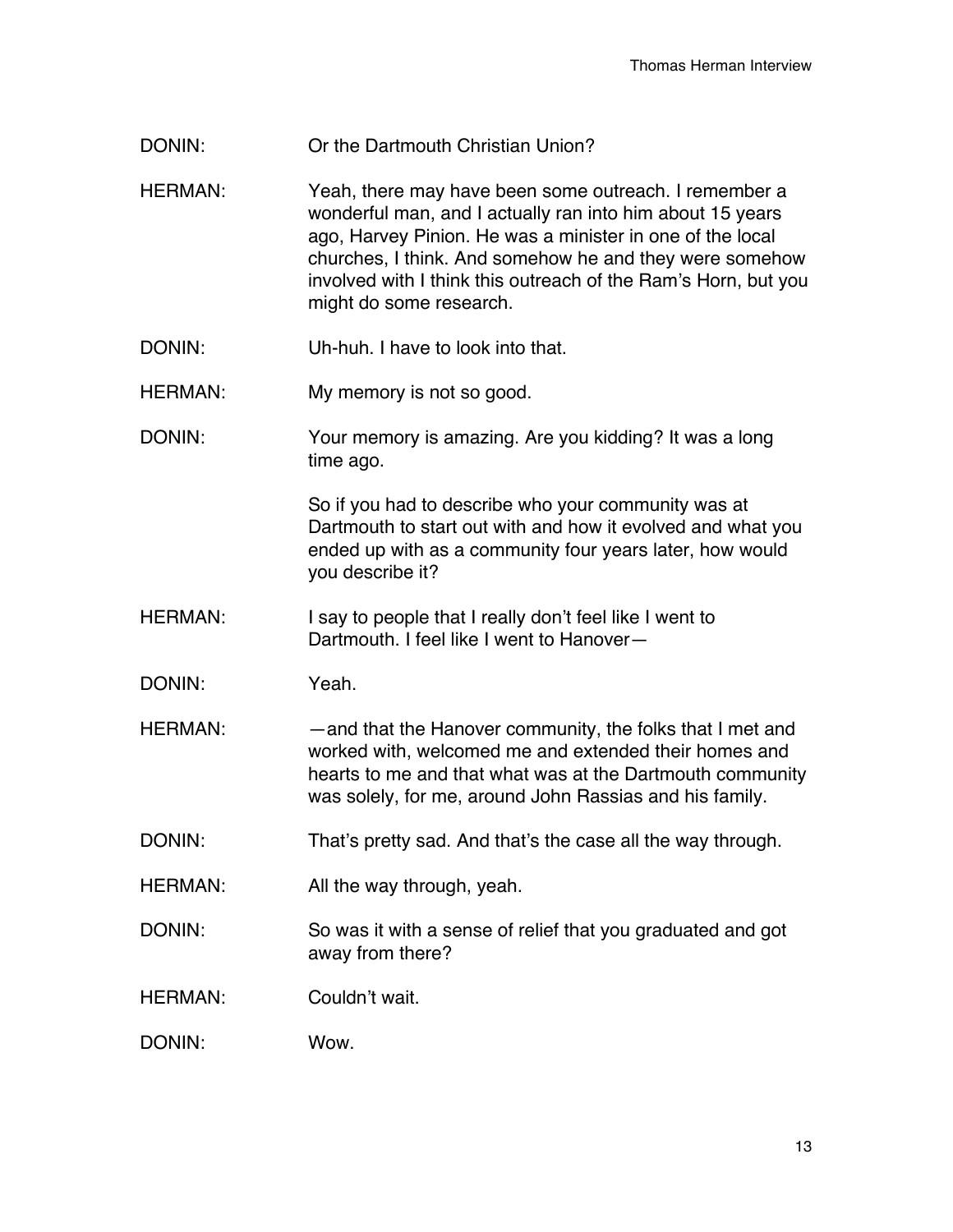- HERMAN: And very little interest in going back. That's why, after many, many years I thought I would see what it was like to go to a reunion, and there were a couple of folks that I did want to touch base with and did, but it's still difficult to be in Hanover for me.
- DONIN: The hurt is still there.
- HERMAN: I mean, I work on it, and I do what I can with it, but it still restimulates, yes.
- DONIN: You need to come back and see John Rassias.
- HERMAN: Well, I did that time, with the reunion.
- DONIN: Oh, that time you came back.
- HERMAN: I did. Yes, I did see him then, and Helene. For sure. But, see, what I remember way back when, John's mother was alive and living with them, and Mary, sweet Mary was there, and the children. They were just delightfully engaged in life and welcoming, and it was a life saver for me.
- DONIN: And they still are.
- HERMAN: I'm sure.
- DONIN: And the children are there as well, or at least two of them are there.
- HERMAN: Athos.
- DONIN: Athos is there, yes, and Helene. Both very engaged in the community and in Dartmouth. So you made a good choice.
- HERMAN: [Chuckles.] Well, somehow angels or whatever you believe in supported me to find them.
- DONIN: To stay there.
- HERMAN: It was wonderful, yeah.
- DONIN: So I can't even ask you how it's evolved over the years ʻcause it hasn't evolved.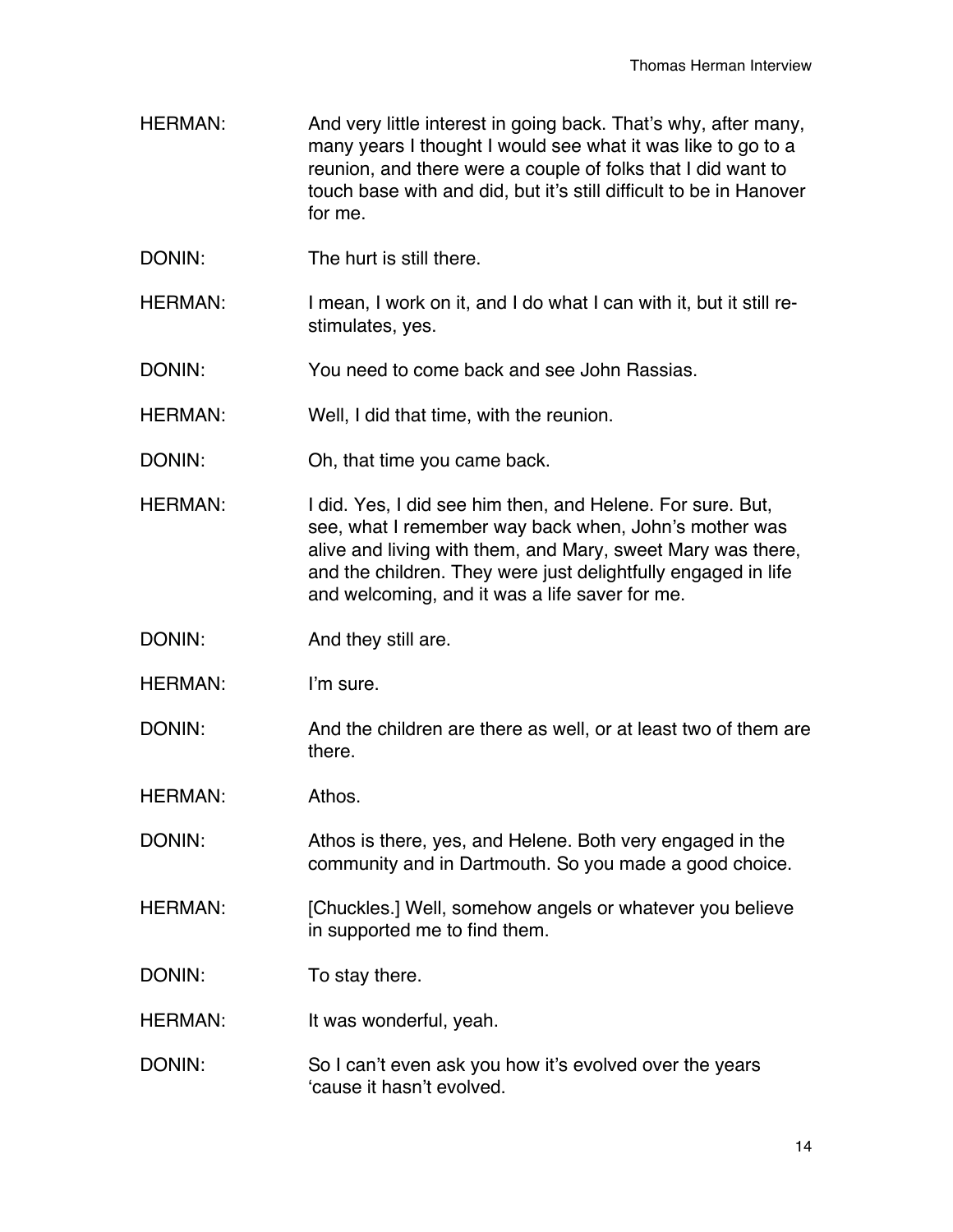HERMAN: Well, as I said to you before we began the interview, it was touching for me to just get the contact from you that anyone affiliated with Dartmouth would be interested in my story. You know, I often felt, in the years immediately after, as time went on, that I would have loved to receive some kind of an apology.

> I mean, one story I'll tell you very briefly is—I mentioned to you that I come from a long line of Dartmouth folks within my family, and at one point, my father, who had graduated from Dartmouth, specifically went up—and you may need to help me with the terminology, but they sometimes run seminars for alumni. They invite—

- DONIN: Oh, yes. Well, for a long time they ran something called Alumni College.
- HERMAN: I think that's what it might have been. So he came up at one point, and this is to show you what it meant to him, ʻcause this is now years later, and he specifically went to some kind of a presentation that Seaver Peters was making, and when it was all over, as I recall the story, he raised his hand, and he said, "I want to ask you a question, Mr. Peters. Why is it that the Dartmouth athletic association discriminates with their athletes?" And I think Seaver Peters answered something like, "Well, we don't." And he said, "Well, I beg to differ with you." And he said, "Well, whatever may have happened may have been years ago, and we really didn't discriminate." And my father said, "I'm sorry. I'm Thom Herman's father, and I beg to differ with you." So that was my father's moment [chuckles] of sort of having *his* story be told, because they were helpless to support their son, really, when all of this was going on.
- DONIN: Do you think Seaver Peters was reacting to you because of who you were or the sense that there was something about you that didn't represent Dartmouth more than just the sideburns? I mean, did he—
- HERMAN: I don't really think so. I mean, I don't really even get that it was personal. You know, I told you I was—this was happening either freshman and sophomore year or sophomore and junior year, and by the time junior year, I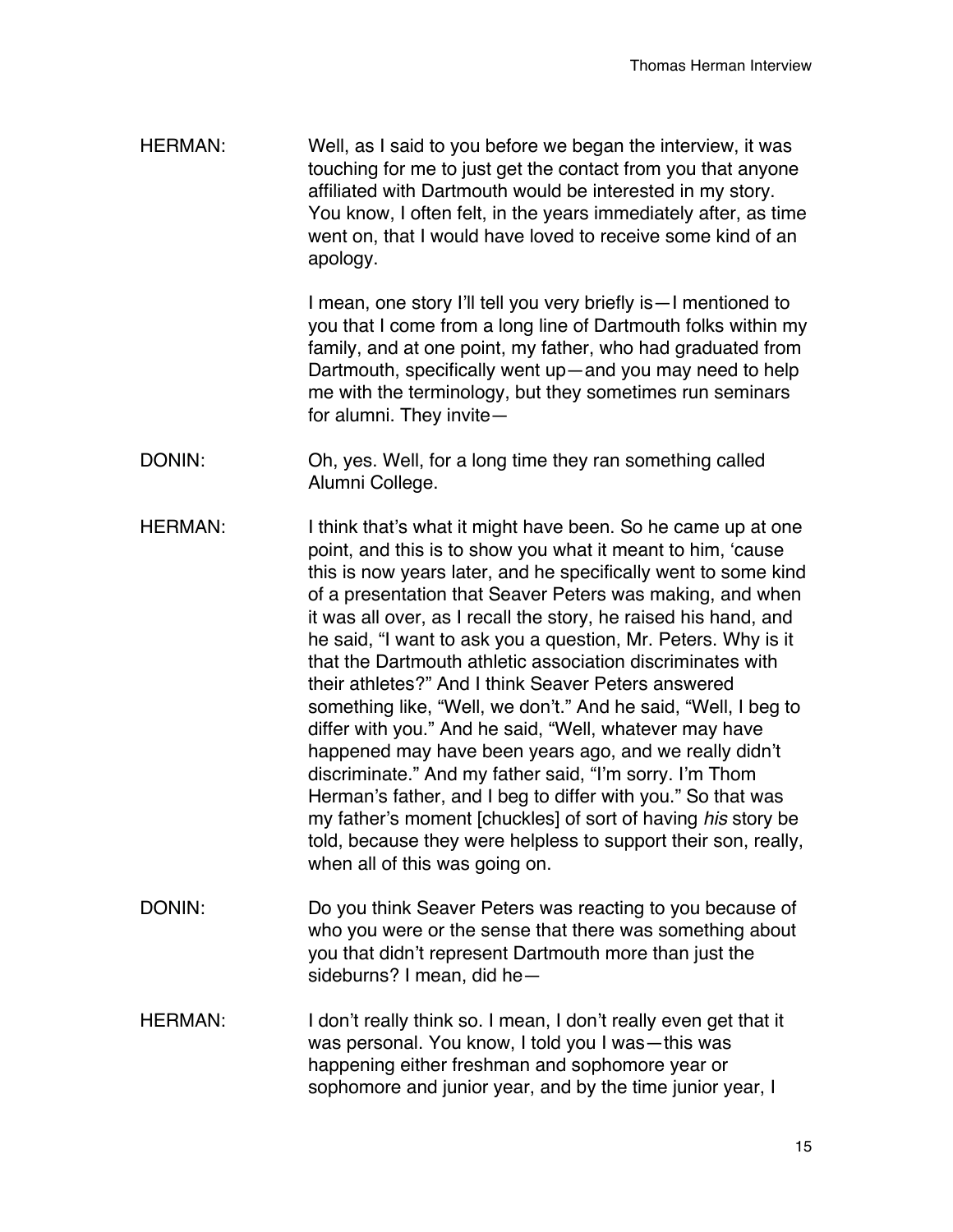was teaching in the local school system full time and either had some of these folks' children as my students. So I was good enough to teach in the local school system but not good enough to be on the cheerleading squad at Dartmouth, because I had a sideburn—I mean, two sideburns.

- DONIN: [Chuckles.]
- HERMAN: [Chuckles.] But I didn't get the feeling that it was anything personal, because I don't even recall having any personal contact with him.
- DONIN: Yeah. It was purely the sideburns.
- HERMAN: As far as I know.
- DONIN: Yeah. And how did this impact your father's relationship with the college?
- HERMAN: Well, I think he, like I—I mean, he, along with his brother and some of his relatives—I even think there's a chair named after one of his relatives, in Baker Library—but he stopped any kind of support of the college, and I have never given any support to the college because it was just too traumatic an event, with no due process. I mean, you know, if something like that were to happen now, we'd all be embroiled in huge lawsuits, *huge* lawsuits. And then, it was just swept under the rug.
- DONIN: So did you eventually return to cheerleading after it was all over, or did he permanently—
- HERMAN: No, it was done. I was-
- DONIN: That was it.
- HERMAN: That was it.
- DONIN: And you were so good! According to *The D*.
- HERMAN: That's interesting. I don't have any recollection of that, so that's interesting to hear. [Laughs.]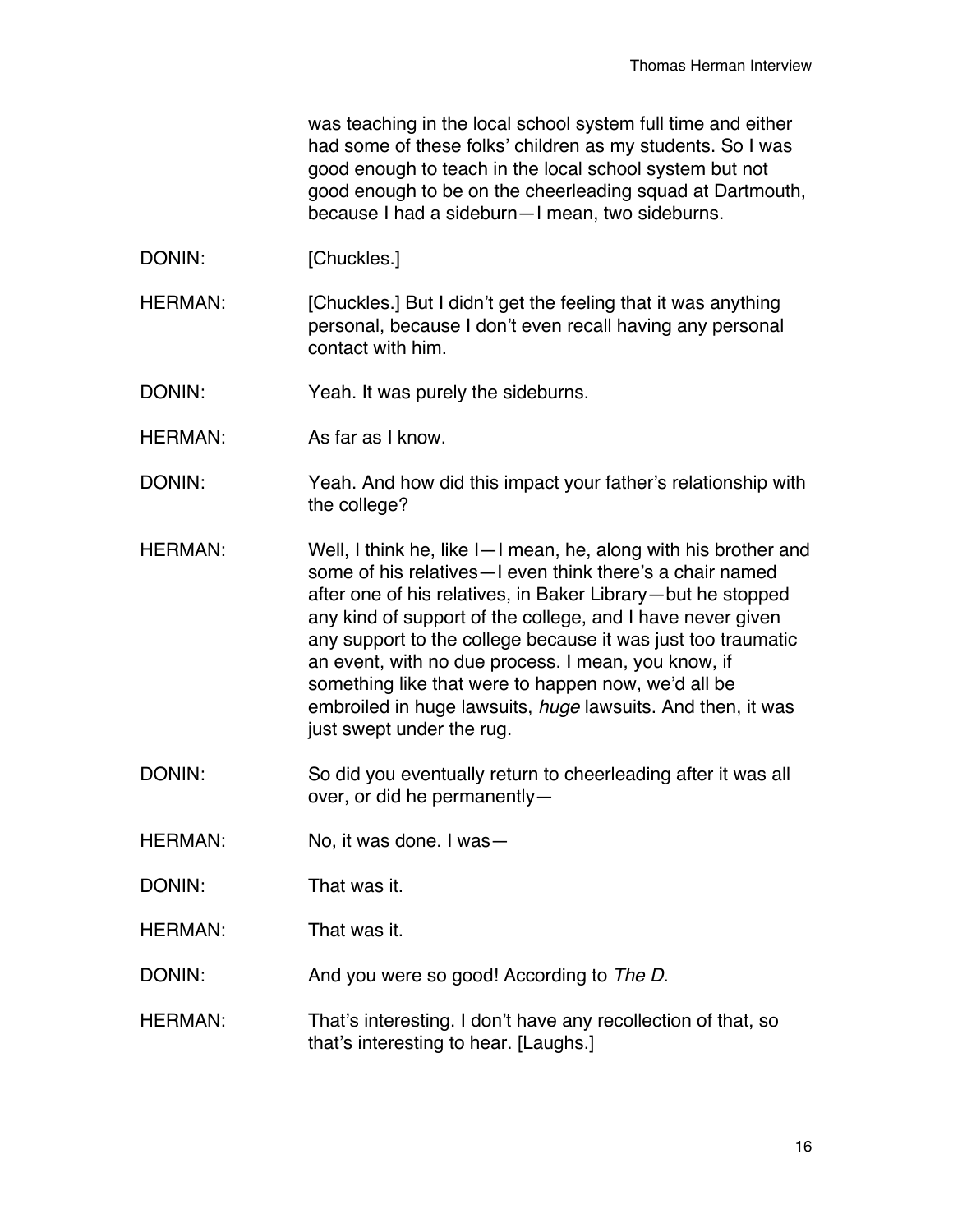DONIN: I'll leave these for you. I'll send you better copies of them, too, but I'll leave them with you. I mean, it was—Yes, well you'll have to read the articles.

> Well, if you had nephews and nieces that wanted to go to Dartmouth, did this ever come up?

- HERMAN: It did. I had a niece who was considering it, and what I said to her was, "I have to tell you, dear, that my story is not a positive one. I am truly hoping that Dartmouth has come a long way since then, and from everything I'm able to understand, it has. After all, it's now coeducational. And I think part of the macho bravado had to begin to go out the window as soon as that happened, thank goodness. And I wouldn't discourage you from going. I mean, it's a fine school, it's a beautiful location, and I think they've come a long way. But if you're asking me *my* story, I wouldn't want anyone to experience what I experienced."
- DONIN: Mmm. You came out a different person than when you went in. And obviously, some of it was developmental, but I imagine that this experience changed you in ways that you had no ways of anticipating.
- HERMAN: Exactly. Exactly. I mean, I lived many years both in Hanover and in New Hampshire, and I tell people I'm very grateful for all the lessons that I learned, and learning opportunities, but I also found that if I was going to do the work I wanted to do in the world, I needed to find places for me that were more supportive to who I am as a person. There was very little certainly no institutional support. None. Individuals? Absolutely. Friends, people I'd known, people I got to know, the Dartmouth Players, the Ram's Horn, Mary and John Rassias, Mary Blodgett and her family—these were folks that made life supportive for me while I was there.

But I absolutely was a different person. I was a person who knew that it was very important to stick up for values and ethics and integrity, and I was very pleased that—I mean, I could have cut off my sideburns. I could have assimilated. I could have tried harder to become one *of*, part *of*. And I learned the importance of not.

DONIN: Being true to yourself.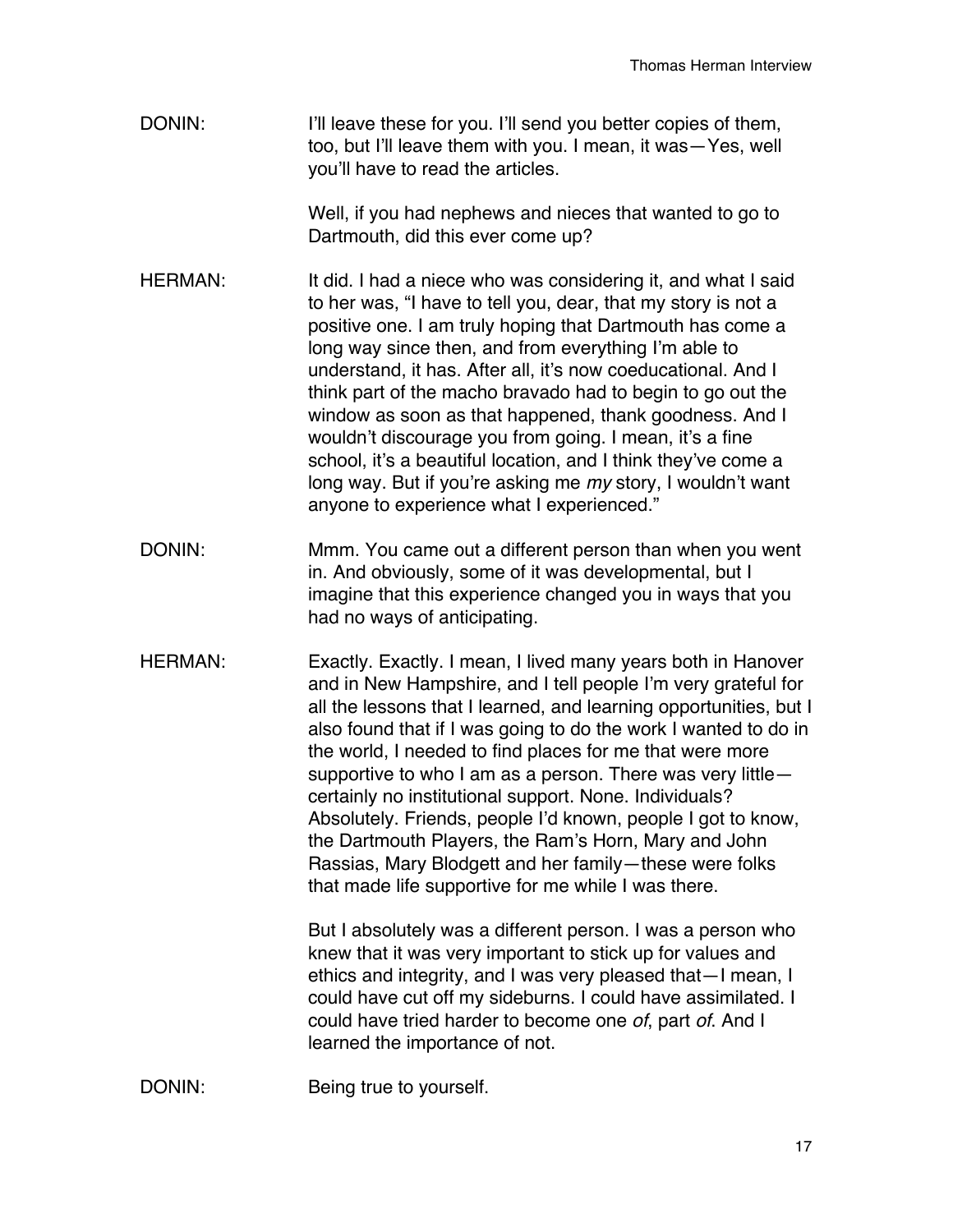| <b>HERMAN:</b>              | Exactly.                                                                                                                                                                                                                                                                                                                                                                                                                        |
|-----------------------------|---------------------------------------------------------------------------------------------------------------------------------------------------------------------------------------------------------------------------------------------------------------------------------------------------------------------------------------------------------------------------------------------------------------------------------|
| DONIN:                      | So your Dartmouth community just didn't exist, as you said.<br>It was more the Hanover community.                                                                                                                                                                                                                                                                                                                               |
| <b>HERMAN:</b>              | Yes. Now, there are a few individuals. There were a few<br>classmates. I even had a distant relative who was a<br>classmate, and we've been in a little bit of contact even<br>recently. But not in general.                                                                                                                                                                                                                    |
| DONIN:                      | And those individuals can support you personally, but, I<br>mean, there's not that much they can do to $-$                                                                                                                                                                                                                                                                                                                      |
| <b>HERMAN:</b>              | No. I had wonderful - some of the fraternity brothers,<br>upperclassmen particularly-it was wonderful to me that they<br>were supportive to me when I was going through this, but<br>there really wasn't much they could do.                                                                                                                                                                                                    |
| DONIN:                      | Mmm.                                                                                                                                                                                                                                                                                                                                                                                                                            |
| <b>HERMAN:</b>              | All of the power was in the athletic director and then passed<br>to the coach in terms of that incident.                                                                                                                                                                                                                                                                                                                        |
| DONIN:                      | So did you have any personal interactions with John Dickey?                                                                                                                                                                                                                                                                                                                                                                     |
| <b>HERMAN:</b>              | I really didn't, no, not that I-no. I had some personal<br>interactions with Dean Seymour. My memory isn't good in<br>terms of the actual conversations, but I liked him as a<br>person, and I do remember him being on the staff with me at<br>the Ram's Horn Coffee House, but, again, I feel almost like-<br>and I may be wrong-that his hands were tied, that nothing<br>could override that existing process at that time. |
| DONIN:                      | Right.                                                                                                                                                                                                                                                                                                                                                                                                                          |
|                             | Take a break. Yes, we'll definitely take a break. Turn this off.                                                                                                                                                                                                                                                                                                                                                                |
| [End File 1. Begin File 2.] |                                                                                                                                                                                                                                                                                                                                                                                                                                 |
| DONIN:                      | So this is probably a question you can't answer because of<br>what you've told us already, but did you ever have the                                                                                                                                                                                                                                                                                                            |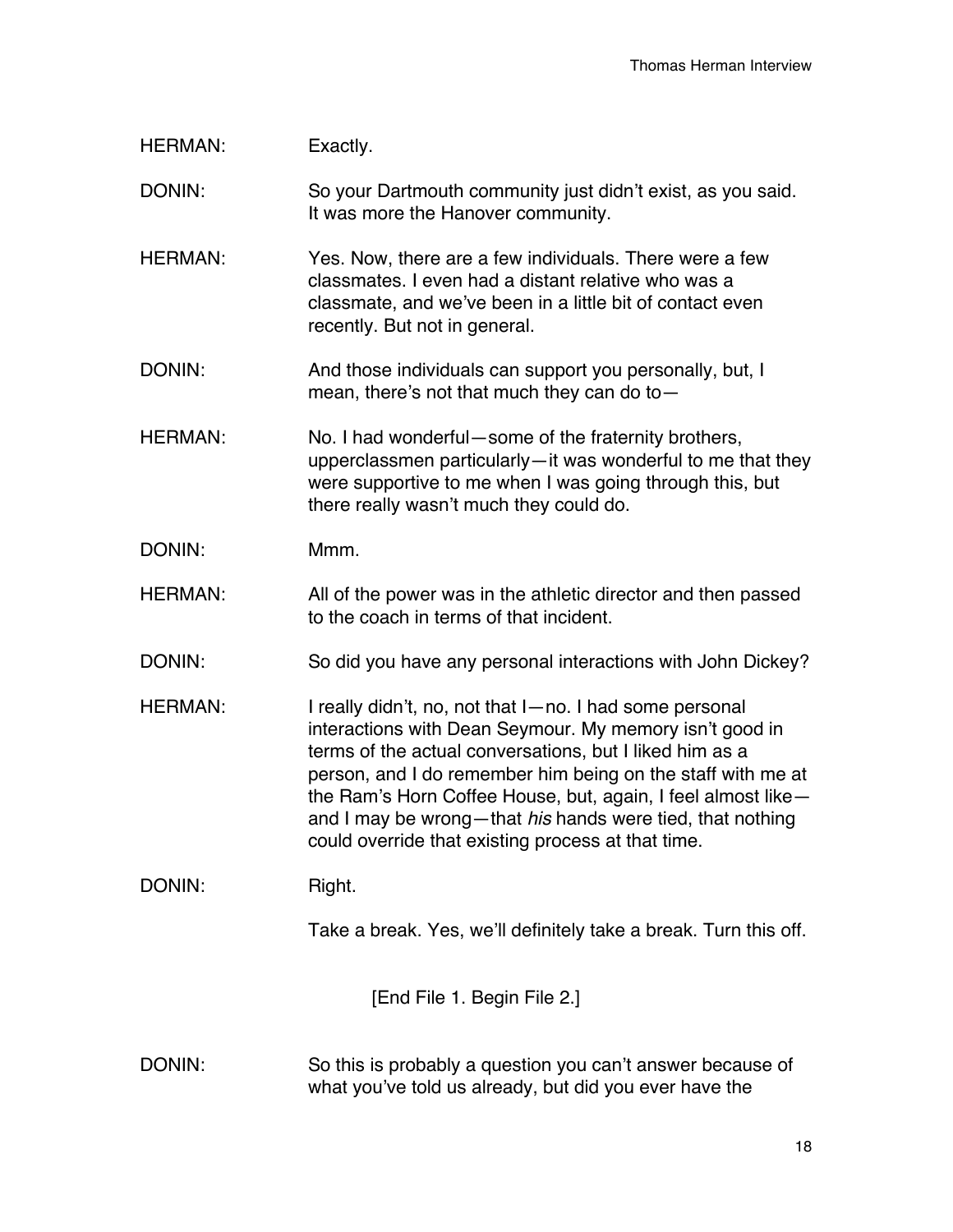experience of feeling like you belonged at Dartmouth or that, you know, you were an insider, so to speak?

- HERMAN: I felt like I was important and of value in my relationship with John Rassias. I became a French major. He had me teaching one summer Peace Corps volunteers who were gonna go to French-speaking Africa to teach English, so I was teaching them French, using the Rassias rapid-fire method. So I felt as though, because of my relationship with him, of value and of service and that there was some importance to the energy I brought to the academic life. But that was all I remember, really.
- DONIN: That's pretty significant, that relationship.
- HERMAN: Yeah. Absolutely.
- DONIN: I mean, to have a professor of his stature select you to do-I mean, I realize students *are* trained to do the Rassias method, but that's pretty remarkable for someone who's, you know, not even a college graduate yet.
- HERMAN: Right. And they were some of, I think, the earlier years for John Rassias, too, you know? And so it was just wonderful for me to experience the whole thing with him.
- DONIN: Well, it's good—at least you came away with some positive memories.
- HERMAN: Mm-hm.
- DONIN: Otherwise, those could have been pretty scarring years.
- HERMAN: They were. It's a simultaneous truth, Mary. They were scarring years, and there are some wonderful memories.
- DONIN: Great. Well, I think we can close unless you have other comments you want to make or thoughts you want to share. We can also add an addendum, which has happened. People have thought through these things afterwards and wanted to add something, so that's also a possibility.
- HERMAN: Let me take a moment and think.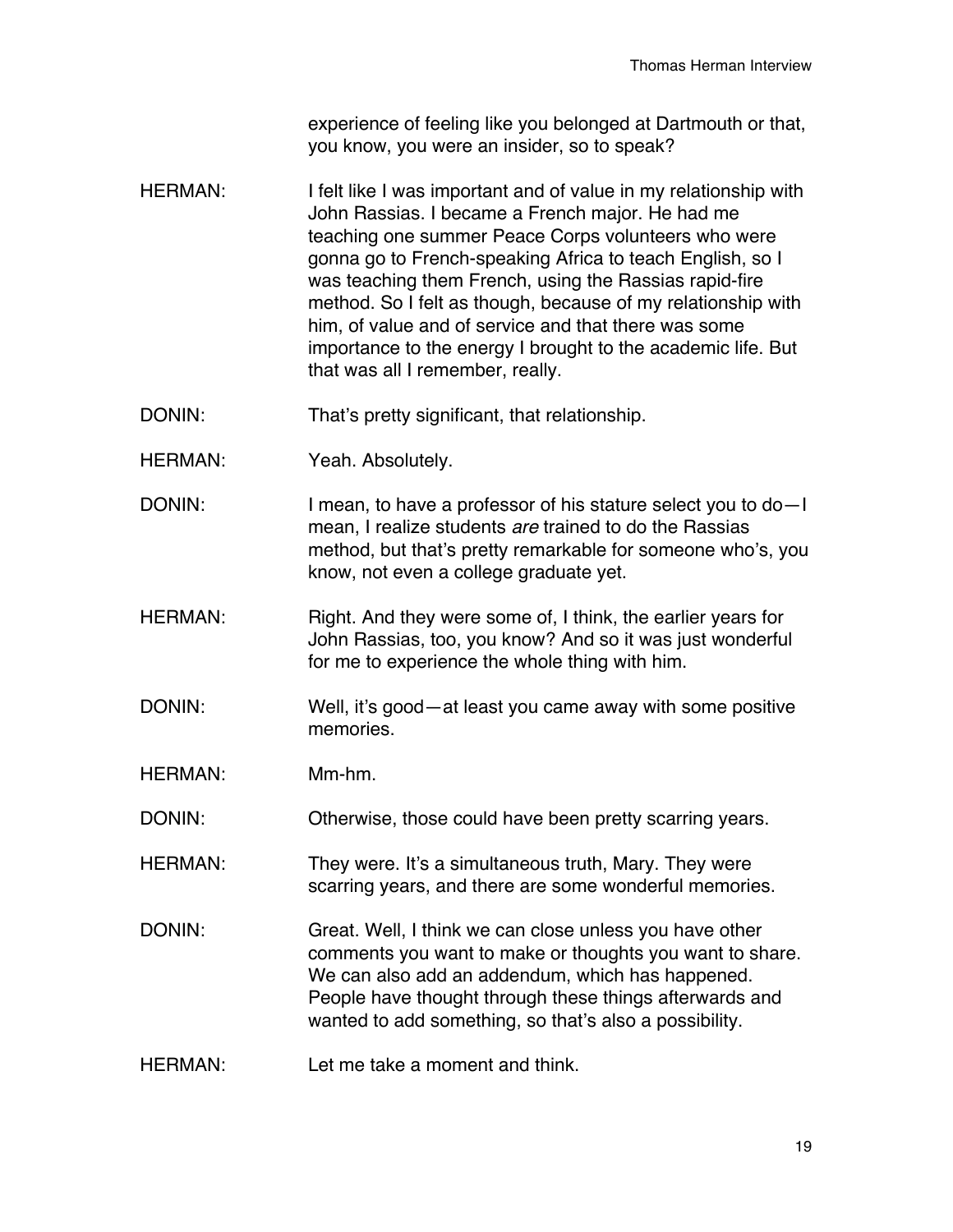## DONIN: Mm-hm.

HERMAN: [Short pause.] I'll tell you one more story that wasn't so pleasant. [Chuckles.] Although these days I identify myself as a spiritual person, my background or my heritage is as a Jewish man, and there was an open house at one point on campus for all the different student organizations. And I decided, well*, I wasn*'*t raised with any particular tradition. It isn*'*t how my family raised us. But here I am, I*'*m on my own. Let me at least go and check out the—*whatever it was called, the Jewish Life organization on campus back then. And what I remember was being confronted at the door and someone saying to me, "You don't look Jewish. What did you do, come here for the food?"

- DONIN: Amazing.
- HERMAN: So that—you know, you can imagine [chuckles], with the other experiences I was having, it was not, in terms of what we're doing here today, welcoming and helping someone feel part of—if you follow me.
- DONIN: There wasn't a very big Jewish population there during the '60s, was there? Did you have a sense of that?
- HERMAN: I didn't, no. No.

DONIN: I mean, it was during the '50s that there were still stories of discrimination against Jews trying to get into fraternities, not to mention other people of other races and colors.

HERMAN: Right.

DONIN: And John Dickey does get a lot of credit for correcting the quota systems in the fraternities, and they had to change their bylaws.

HERMAN: Yeah.

DONIN: But I imagine these events of feeling unwelcome if you were Jewish are not insignificant in—well—